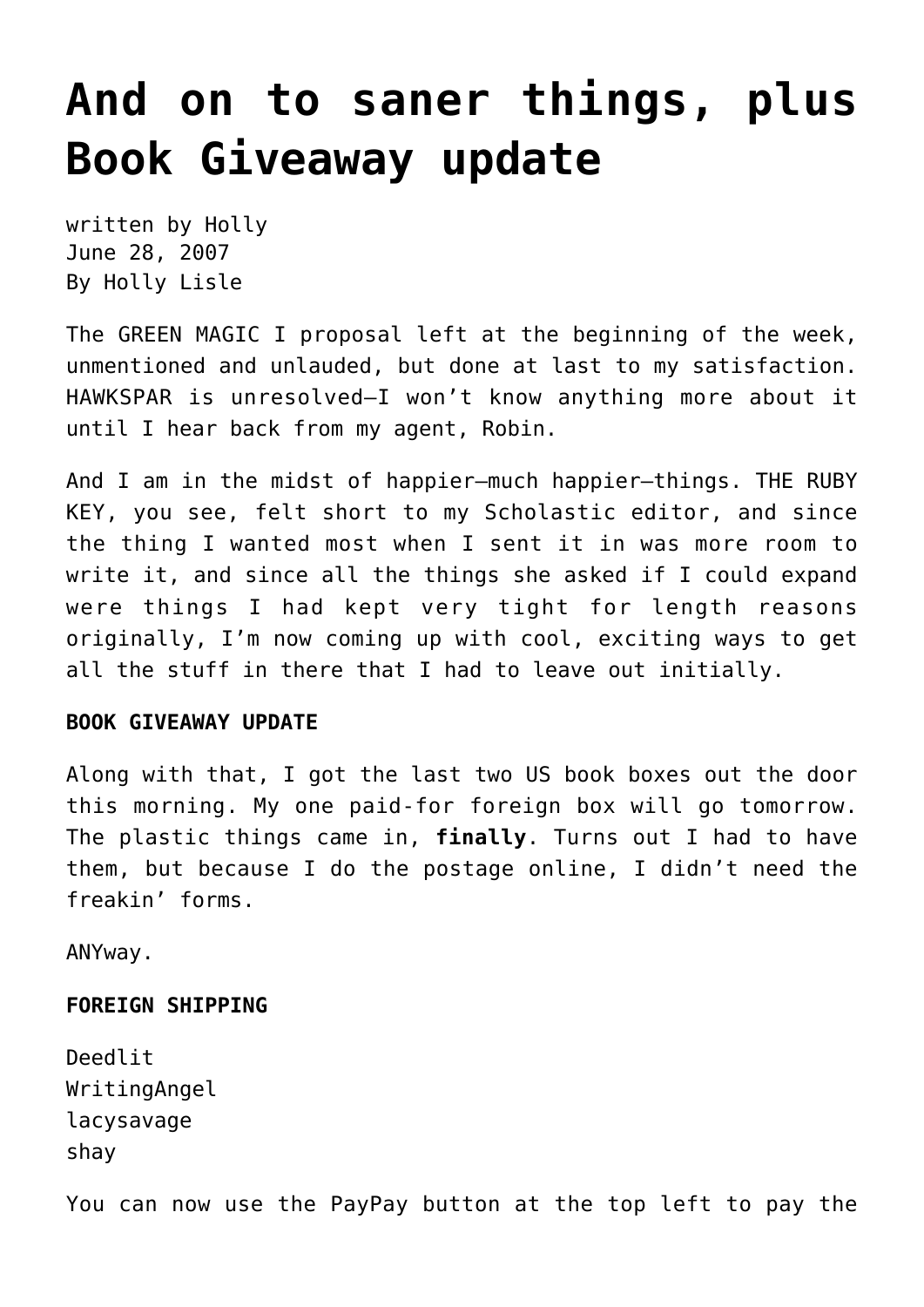shipping on your box of books. Postage to England, Australia, and all other UK addresses is 36.15, which includes one dollar toward PayPal fees and tape and packing peanuts. Shipping to Canada is \$22.85, also including one extra dollar.

#### **THE REST OF THE BOOKS**

I have boxes. But now I'm waiting for packing tape and a big bag of packing peanuts in order to get everything else out the door, so it will probably be next week before I get any additional boxes packed.

#### **HOW MANY BOOKS ARE LEFT?**

Maybe enough to finish off the first list, but probably not. Barring some loaves-and-fishes miracle, not enough to get anyone who isn't on the first list.

Contents © Holly Lisle. <https://hollylisle.com> All Rights Reserved

### **[HAWKSPAR problems](https://hollylisle.com/hawkspar-problems/)**

written by Holly June 28, 2007 [By Holly Lisle](https://hollylisle.com)

Some significant editing problems surfaced during my revision of the copyedit of HAWKSPAR. I'm on hold on the revision while we sort them out. So this week I'll be finishing the type-in of the GREEN MAGIC proposal, and getting back to the revision concepts for RUBY KEY.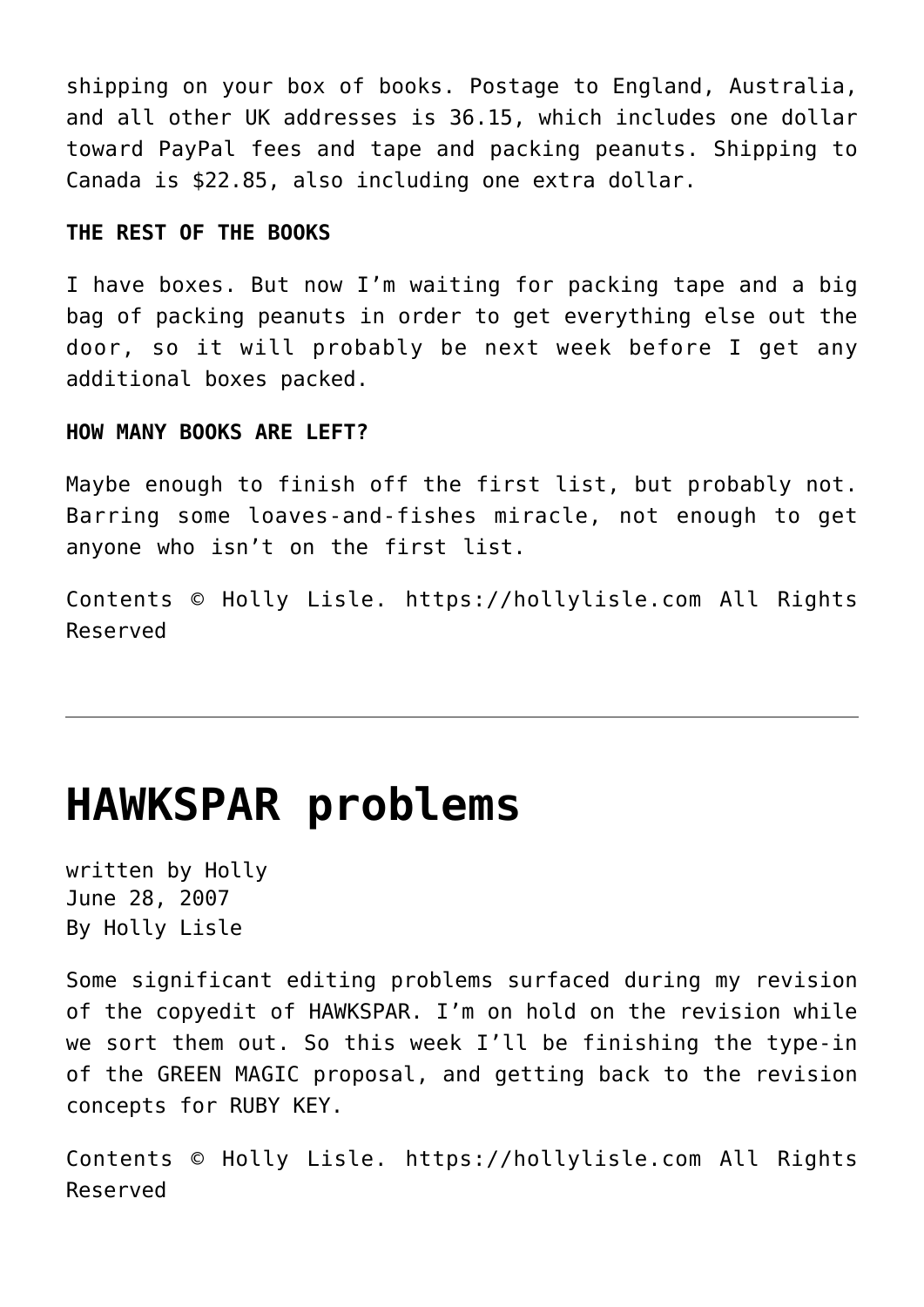## **[Just about ready for send-off](https://hollylisle.com/just-about-ready-for-send-off/)**

written by Holly June 28, 2007 [By Holly Lisle](https://hollylisle.com)

The GREEN MAGIC proposal is just about ready for send-off. Due to the ongoing stresses, I haven't been pushing myself–I've just let myself get a little done each day and have been satisfied with that. Finished the revision last night, and am doing a read-through today. I'd say that I'll do the synopsis tomorrow, but I'm not going to push even that hard. I'll do as much of it as I can, going a little at a time. My expectations for myself right now are just to get some words on the page five days a week. That's it. No counting, no timers, no goals.

Contents © Holly Lisle. <https://hollylisle.com> All Rights Reserved

### **[Finally back to work](https://hollylisle.com/finally-back-to-work/)**

written by Holly June 28, 2007 [By Holly Lisle](https://hollylisle.com)

Writing of any variety hasn't been going too well the last few days. Stress doesn't go away when things start looking better, because the possibility that they'll get worse again always exists. But I'm making nice progress on the type-in of the Green Magic proposal right now. It feels good to be writing again.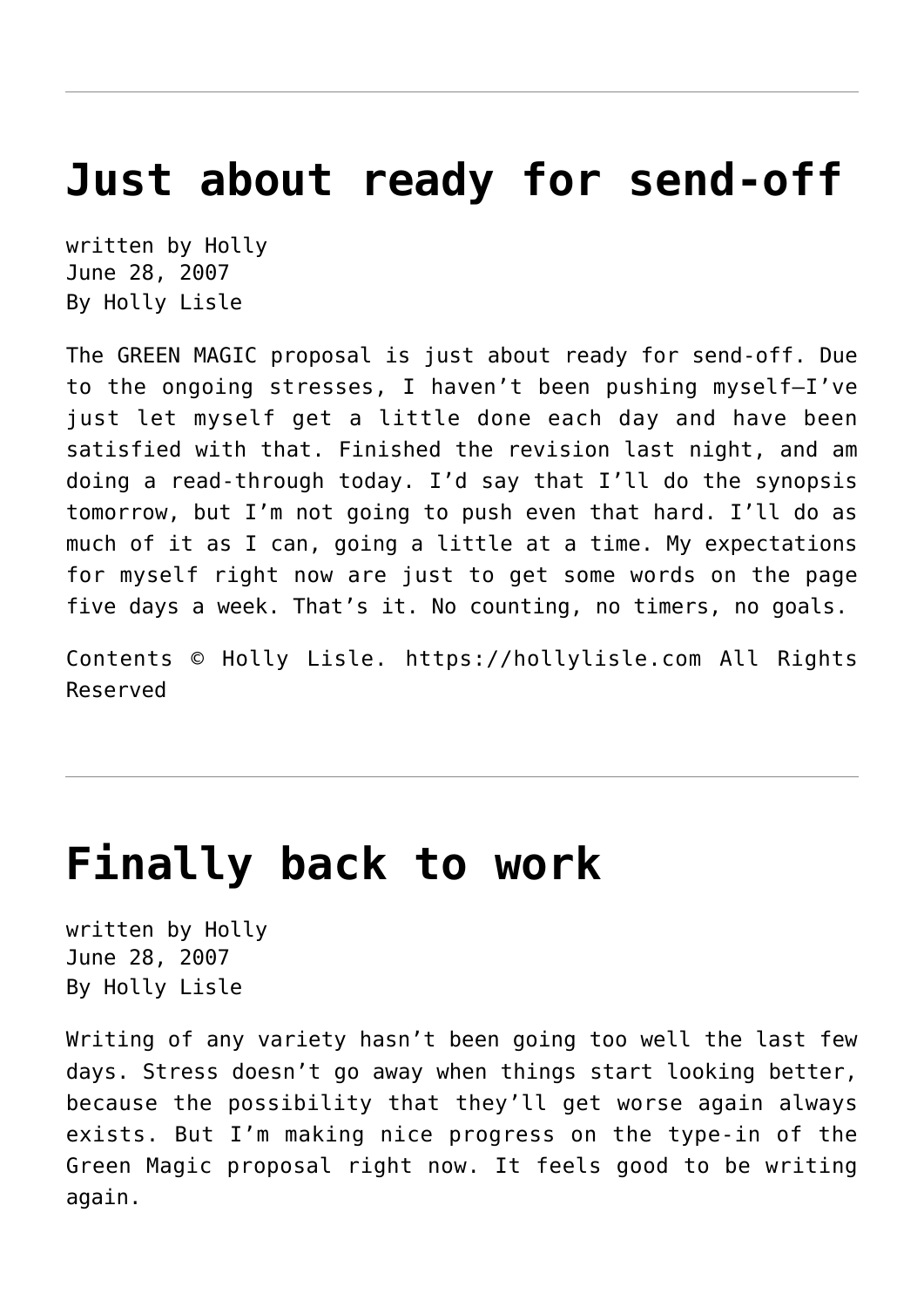I finally got a desktop client to work with my weblog, too–the WordPressDash widget. I've never bothered with widgets–always found them kind of silly and pointless. But WordPressDash makes it possible for me to post to the weblog without having to open anything or log in. The reason I had so many posts the first year I started blogging was because I had my desktop client open and I reported progress as I was writing. It was a lot of fun, and kept me going. I might find myself sliding back into that format.

Oh, and I know what next Friday's Snippet is going to be. An excerpt from the Starving Rat Scene in HAWKSPAR.

Contents © Holly Lisle. <https://hollylisle.com> All Rights Reserved

# **[Missing Time, The HAWKSPAR](https://hollylisle.com/missing-time-the-hawkspar-copyedit-and-a-fine-line-for-scene/) [Copyedit, and a fine line](https://hollylisle.com/missing-time-the-hawkspar-copyedit-and-a-fine-line-for-scene/)[for-scene](https://hollylisle.com/missing-time-the-hawkspar-copyedit-and-a-fine-line-for-scene/)**

written by Holly June 28, 2007 [By Holly Lisle](https://hollylisle.com)

So we have the heroine breaking the hero out of prison, and the hero getting shot and being half an inch from death, and stuff I'm not going to tell you about, and more stuff I'm not going to tell you about, and then the heroine telling the hero that's when she killed herself, and after that the synopsis. I'm feeling pretty good about the proposal now.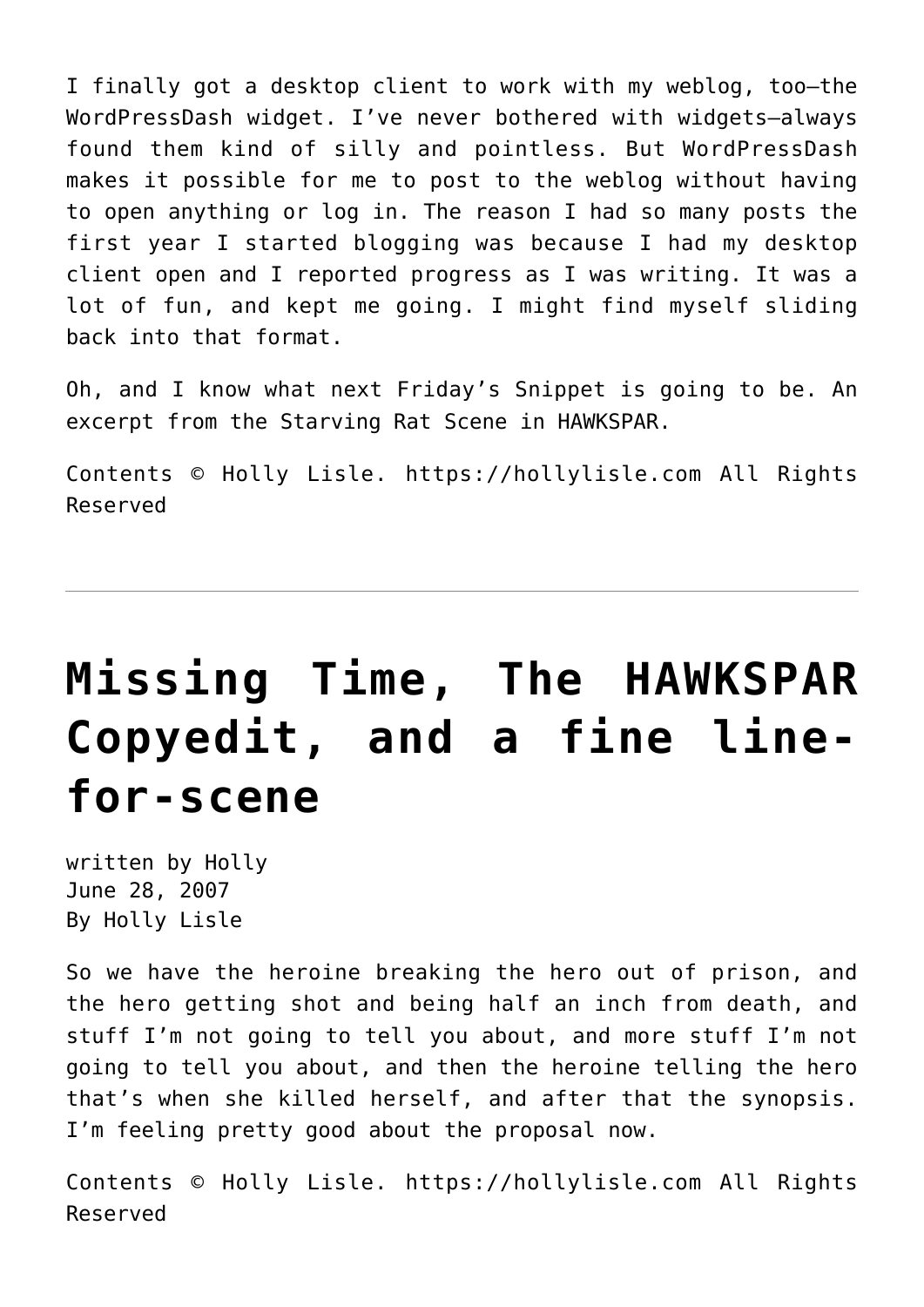## **[Finished the first draft of](https://hollylisle.com/finished-the-first-draft-of-the-proposal-2/) [the proposal](https://hollylisle.com/finished-the-first-draft-of-the-proposal-2/)**

written by Holly June 28, 2007 [By Holly Lisle](https://hollylisle.com)

Last night the writing really flew. I finished the first draft of the revised GREEN MAGIC proposal, and managed to make myself cry, and was amazed by the surprise turn the story took. It all made sense, it all fit in with the background and the worldbuilding, but I never saw it coming until my fingers were putting the story on the page. I did about 2700 words in an hour and a half (a bit over 300 words every ten minutes), and they were keepers. Today and tomorrow I'll edit the proposal, and Wednesday I'll put together a new synopsis. Thursday I'll revise the synopsis and send the package off to my agent.

I'm really excited about this story.

Contents © Holly Lisle. <https://hollylisle.com> All Rights Reserved

# **[Headache Gone, Writing Diary](https://hollylisle.com/headache-gone-writing-diary-working/) [Working](https://hollylisle.com/headache-gone-writing-diary-working/)**

written by Holly June 28, 2007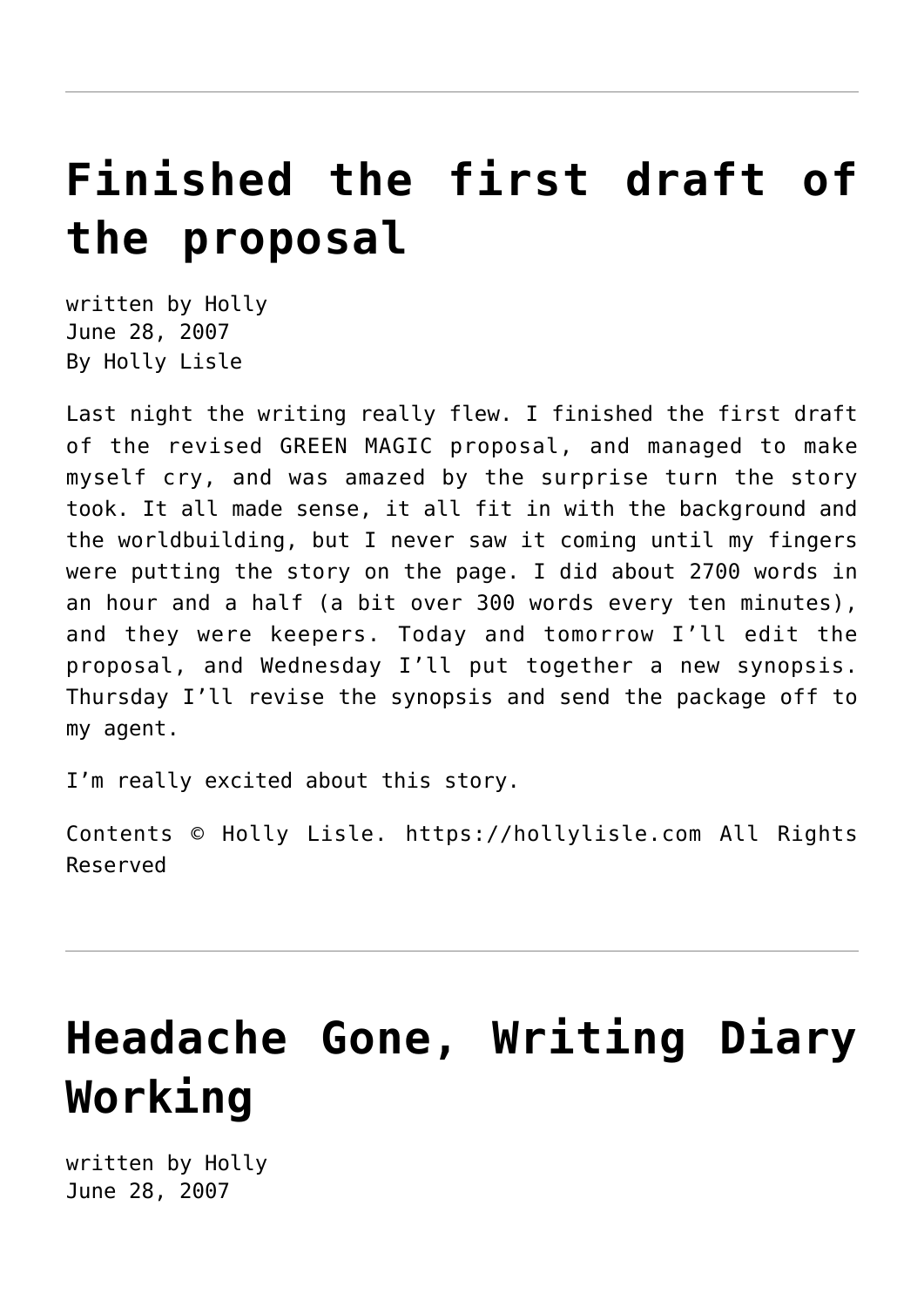[By Holly Lisle](https://hollylisle.com)

The problem was that I had the widgets plugin sitting in the plugins folder. Didn't have it activated, just had it there. As soon as I deleted it, the plugins and widgets automagically started working.

Couple little things added to the sidebar. I'll probably add a few more now that everything is going smoothly. I want to redo the Login section to remove the advertisement for WordPress–have one of those at the bottom and don't need another.

But I feel good today, and will get the words to finish up the Green Magic proposal first draft later today. Print them off and revise them on Monday and Tuesday.

Having no headache is a very good thing.

Contents © Holly Lisle. <https://hollylisle.com> All Rights Reserved

### **[Words](https://hollylisle.com/words-2/)**

written by Holly June 28, 2007 [By Holly Lisle](https://hollylisle.com)

Got 2500 plus yesterday. Going for the same today. Starting now, new plot cards are helping.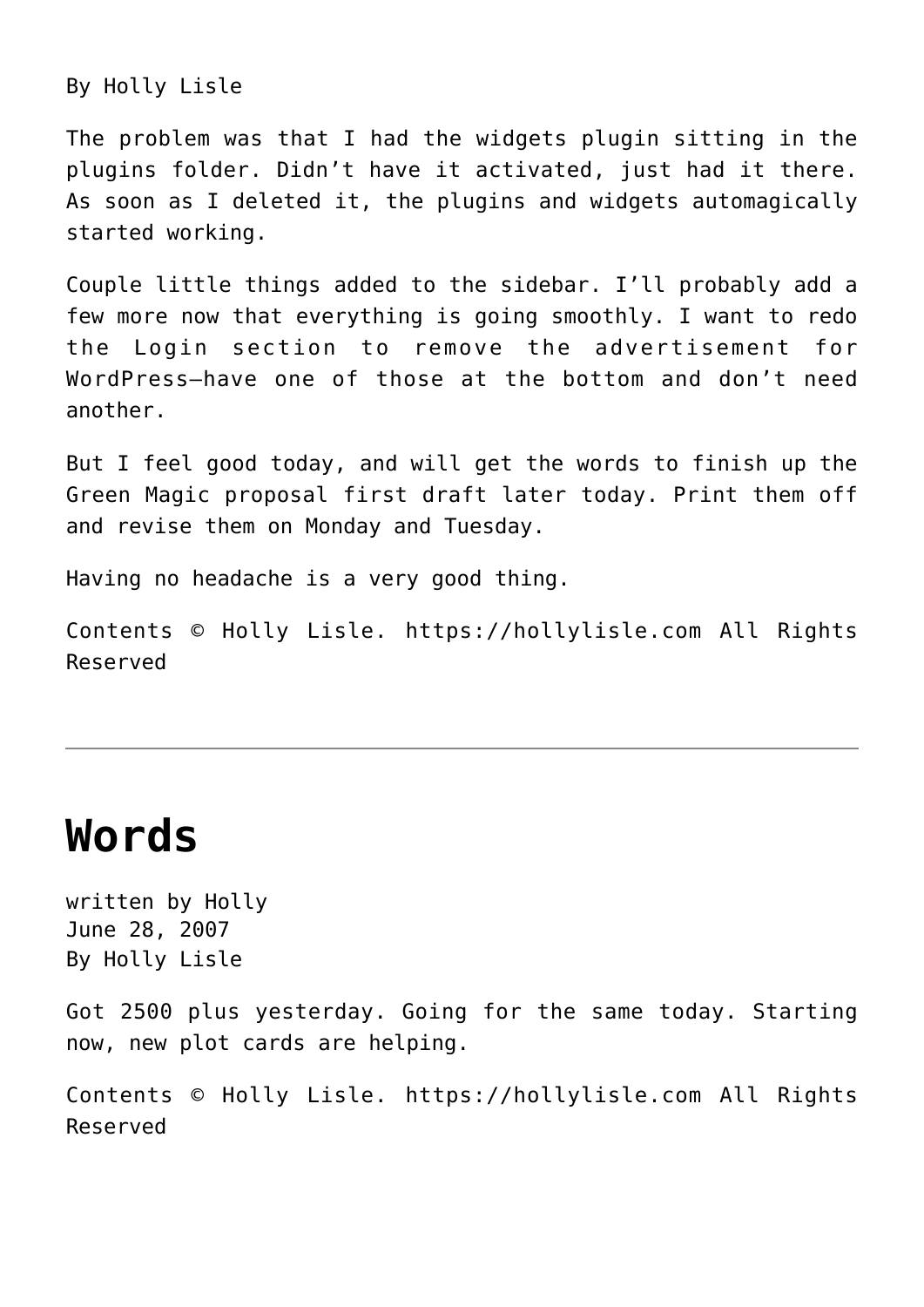# **[WOW! Found a new Scrivener](https://hollylisle.com/wow-found-a-new-scrivener-thing/) [thing](https://hollylisle.com/wow-found-a-new-scrivener-thing/)**

written by Holly June 28, 2007 [By Holly Lisle](https://hollylisle.com)

Took me a while to get a couple of plot cards I liked, and while I was working on them, I accidentally clicked a button in Scrivener that opened a whole panel I'd missed before.

| $\frac{a}{b}$<br>Q۰   |                                                                                                                                                                                                                                                                                                                                                                                                                                                          |           |
|-----------------------|----------------------------------------------------------------------------------------------------------------------------------------------------------------------------------------------------------------------------------------------------------------------------------------------------------------------------------------------------------------------------------------------------------------------------------------------------------|-----------|
| Corkboard<br>Outliner | Search                                                                                                                                                                                                                                                                                                                                                                                                                                                   | Inspector |
| 戸<br>16<br>114        | <b>▼ Synopsis</b><br>C2 Crash Healing-1600<br>POV TOM In intense healing/<br>psychic debriefing session, in<br>which he starts flashing back<br>through his captivity<br>experiences, endangering everyone<br>working on him--and Elli helps<br>him hang on<br>General<br>Label:<br>Scene<br>Status:<br>To Do<br>Modified: :<br>5/12/07 10:54 AM<br>Include in Export<br><b>Page Break Before</b><br><b>Preserve Formatting</b><br><b>Document Notes</b> | <br>÷     |

The panel opens with the blue I button in the top righthand corner. Yeah, a little obvious. What can I say?

In this panel, you can see and rewrite your current plot card, decide whether the page will be exported, will retain formatting with export, and will have a nice little page break before (nifty for separating chapters but keeping scenes within chapters together). You can also make notes to